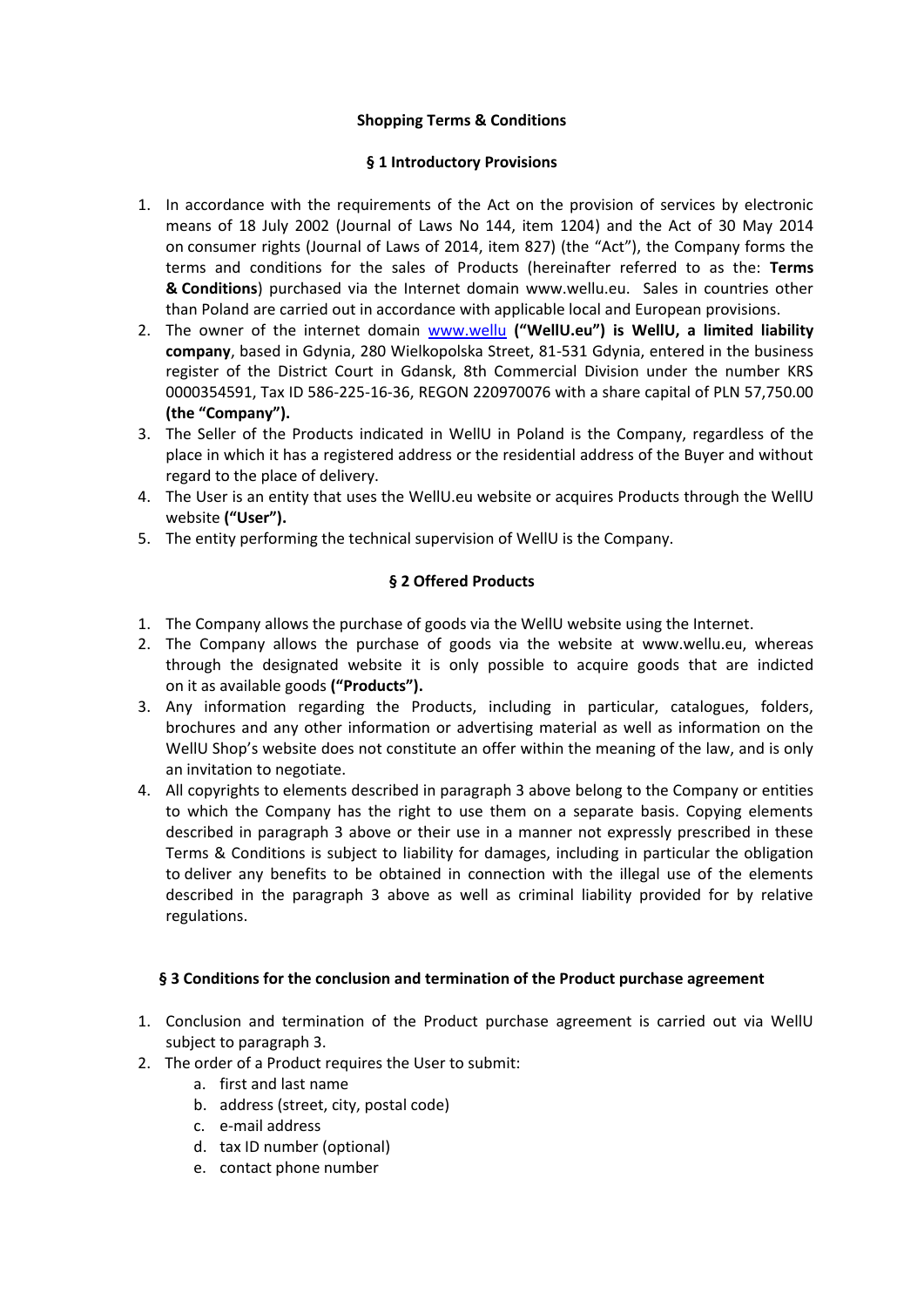- 3. An Agreement will be concluded on condition that the information referred to in paragraph 2 above is provided, after confirming that the Terms & Conditions have been read and accepted, at the moment WellU confirms the implementation of the order for the acquired Product in WellU under the conditions described in paragraph 4 below. In order to accelerate the possibility to use WellU, the User can create a personal account in the WellU system that will store the data referred to in point 2 above. In order to benefit from this facility, the User should register on his own individual account. The provisions relating to the provision of services for setting up and maintaining individual User accounts are contained in section  $3<sup>1</sup>$  below.
- 4. The submission date of a complete order is considered the date when the User fulfils all the requirements listed below:
	- a. Orders with the payment option "cash on delivery" or "cash":
		- i. The placement of an order is understood as selecting a Product in WellU,
		- ii. The Company sends confirmation of accepting the order by e-mail to the address provided by the User.
	- b. Other orders:
		- i. The placement of an order is understood as selecting a Product in WellU,
		- ii. The Company sends confirmation of accepting the order by e-mail to the address provided by the User,
		- iii. Payment for the order, understood as the funds have been credited to the Company's account, sending an irrevocable bank transfer confirmation or the Company receiving confirmation regarding a successful transaction in the case of Electronic Transaction Systems.
- 5. Orders referred to in point 4b above that are not paid within (7) seven days, counting from the day after placing the order, understood as selecting a Product, will be automatically cancelled. An order is considered to be paid for when the price for the Product or Products is received in full on the account of the Company in accordance with the provisions of paragraph 4 above as well as paragraph 6 below.
- 6. An order placed by a User should be paid according to the e-mail received confirming its acceptance, in which the Company indicates the total amount to be paid, the currency and the account to which payment is to be made. In case payment is not made in full as well as to a wrong account, any underpayment is borne by the Customer and must be paid in order to implement the order. In the event of overpayment for the benefit of the Customer, the Company undertakes to immediately return the overpayment but not later than within 7 days.
- 7. A VAT invoice will be issued in accordance with the law after indication of the data in accordance with paragraph 8 of these Terms & Conditions.
- 8. In order to receive a VAT invoice for a Product purchased in WellU, the User should fill in the form on the WellU website with the data of the entity necessary to issue an invoice and an email address and data in accordance with paragraph 2 above.
- 9. The Product ordered by the User will be immediately sent by the Company to the address indicated by the User, but not later than within 7 working days from the date the Company receives receipt of the amount equivalent to the Product purchased in accordance with paragraphs 4 and 6 above, unless in the description of the Product another date is stated. The User may also select the option to personally pick up the Product at the location indicated by the Company. In such case, in order to pick up the Product the User is required to present a picture ID and a representative of the company positively verify the User's identity.
- 10. Next to each Product that is available in WellU may appear an estimated time of Product shipment. This time does not include the time necessary to compile the order and is calculated to the moment when the parcel is given to the courier.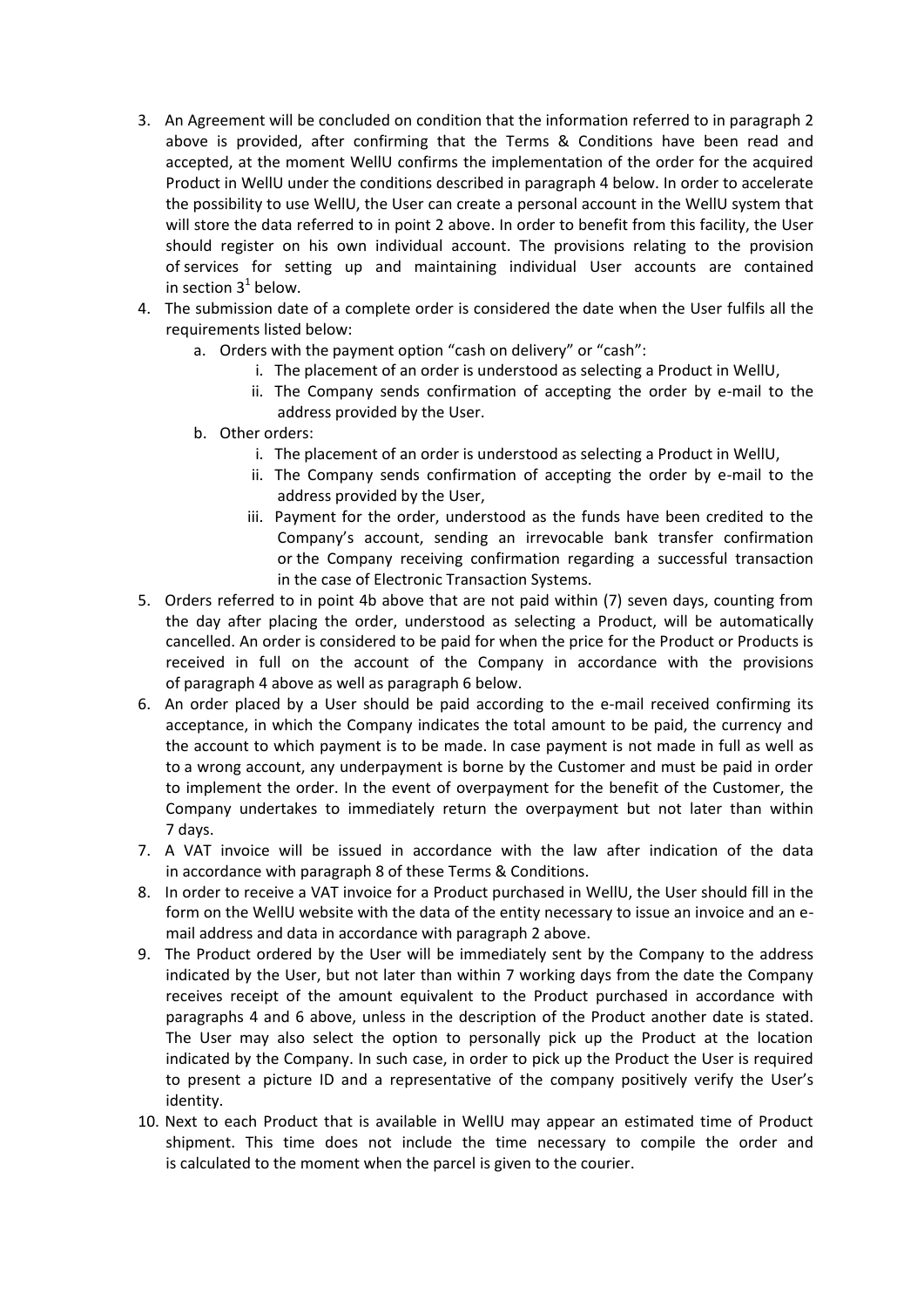- 11. Together with the ordered Product the User will receive a VAT invoice, if such option to receive a VAT invoice was selected in accordance with paragraphs 7 and 8 above; otherwise the User receives a receipt. For registered Users, the Company also provides the opportunity to view issued invoices and receipts on-line after the User logs into his personal account on WellU.
- 12. Orders referred to in paragraph 4a. above, not picked-up due to reasons attributable to the User will be cancelled. In this case, the Company shall be entitled to block the User's ability to purchase Products using the "cash on delivery" method.
- 13. Users who are at the same time Business Partners of WellU Group GmbH on the principles described in separate Terms & Conditions of Cooperation, are entitled to make payment for purchased Products by deducting the price for the given Product(s) from payment due to them from WellU Group GmbH commissions, via a special functionality in the online Shop (if such functionality is active). In this case the payment for orders referred to in § 3 paragraph 4 point b sub point iii above shall be considered as accounted for in the Shop system as a method of payment. Such a method of payment is possible only if the amount of receivables due for the payment of the commissions is sufficient to cover the price for the purchase of Products selected for this type of payment.

# **§ 3<sup>1</sup> Registration of User account**

- 1. Users have the possibility to set up in the WellU Shop a personal User account by registering in the WellU Shop. Registration and creation of an account in the WellU Shop is not, however, a condition for placing an order in the WellU Shop and conclusion of a Sales agreement.
- 2. Registration occurs by completion and acceptance of the registration form provided on the site of the WellU Shop, in which the User must provide the following information: first and last name, address (street, number, locality, together with the postal code), e-mail address, contact telephone number and Password.
- 3. The condition of registration is consent to the Terms and Conditions as well as the provision of mandatory information.
- 4. The Agreement for the use of the WellU Shop account by a registered User is free, concluded by registering the User account. The Agreement for the use of the WellU Shop is concluded with a registered User for an indefinite period, but not more than to the date the User account is deregistered, and each of the parties may terminate it with a fourteen day notice period. The Agreement shall always be terminated at the moment of deregistering the User account on the WellU Shop website. The User may then on separate principles modify his status in the WellU Shop by additional paid options, which offer modifications of offers for a given User with regard to each notification given to the User.
- 5. A registered User may at any time terminate the Agreement for using the WellU Shop account by deregistering the User Account or by terminating the agreement for the use of the account. In addition to the above, a registered User who is a consumer within the meaning of the Civil Code has the right to withdraw from the agreement for the use of the account within 14 days from the date of its conclusion without incurring any costs for such. Withdrawal can be made in any manner, also by using the form constituting Annex No. 2 of the law on Consumer Rights of 30 May 2014 (Journal of Laws of 24.06.2014, item 827) or via e-mail by writing to the address info@wellu.eu.
- 6. The Company may withdraw the User's right to use the WellU Shop via his individual account, and may also restrict his access to parts or all of the WellU Shop with immediate effect in the event of a breach by the User of the Terms & Conditions, and in particular, when the User: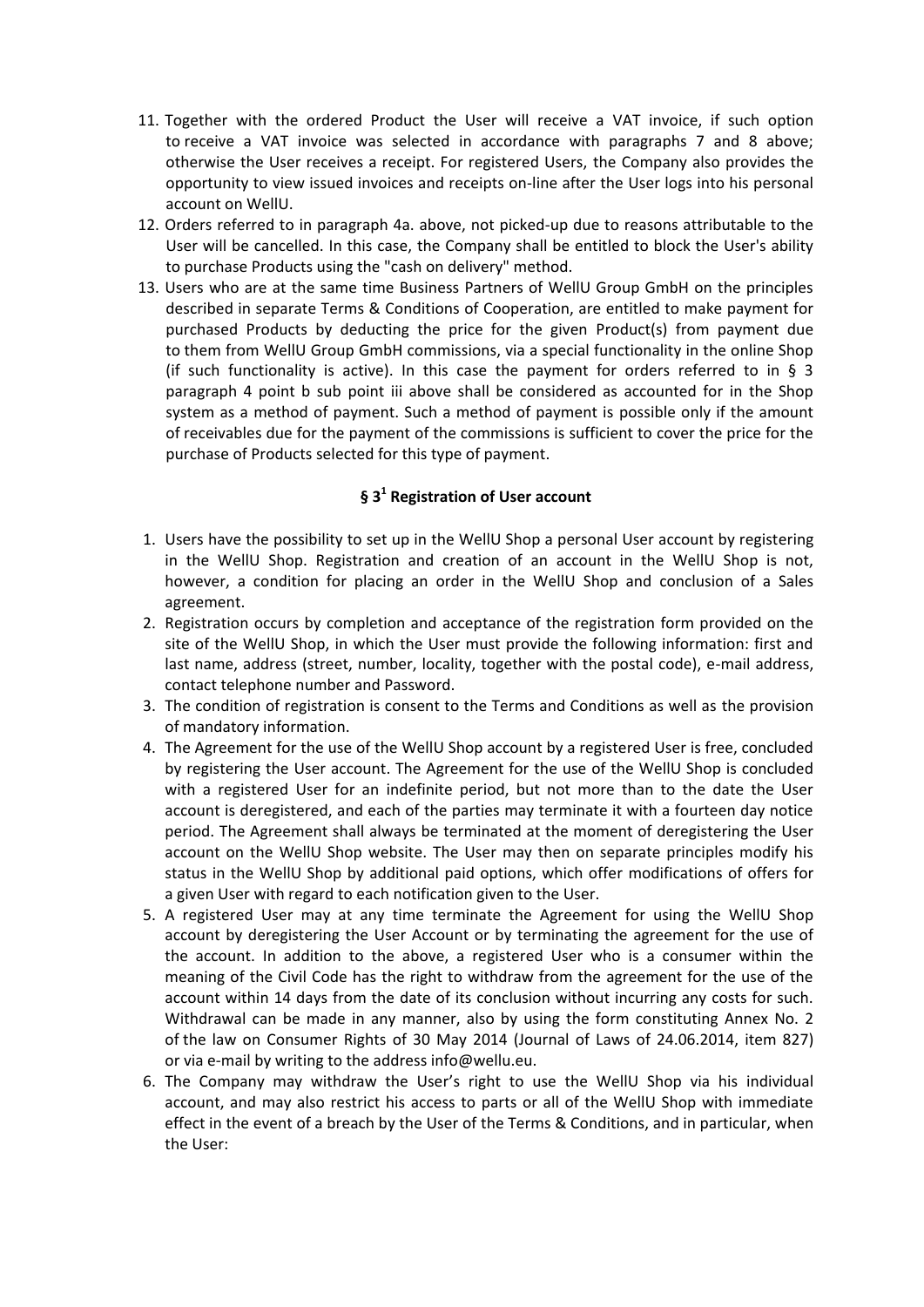- a. gave at the time of registration in the WellU Shop information that is false, inaccurate, outdated, misleading or a violation of third party rights,
- b. slandered third parties through the WellU Shop, in particular slander of other WellU Shop Users,
- c. committed other behaviour incompatible with applicable law, good practices, the principles of social coexistence or detrimental to the good name of the Company, its employees, co-workers or contractors.
- 7. A person who has been deprived of the right to use the account may not re-register without the prior consent of the Company.
- 8. A User using the WellU Shop via his account is required in particular to:
	- a. not provide or transmit content prohibited by law,
	- b. to refrain from any activities such as sending or posting within the WellU Shop unsolicited commercial communication,
	- c. use the WellU Shop in a manner without disrupting its functioning,
	- d. use all content posted within the WellU Shop only for personal use,
	- e. use the WellU Shop in a manner consistent with the provisions of the Terms & Conditions and the provisions of applicable law in the territory of the Republic of Poland and the country (place of residence or seat) of the User.

### **§ 4 Return of Purchased Products**

- 1. In accordance with the law, a User buying a Product and being a consumer within the meaning of the Civil Code concluding an agreement at a distance has the right to withdraw from the agreement without giving a reason and return the goods purchased within 14 days from the date of receipt of the shipment, subject to paragraph 8 below.
- 2. Reporting the desire to withdraw from the agreement takes place through declaration, which occurs before 14 days from the receipt of the shipment; to comply with the time limit, simply send a statement before its expiry.
- 3. The Company encourages the use of the prepared withdrawal form constituting Annex 1 to these Terms & Condition and is available online at: https://wellu.eu/news/downloads.html The User is entitled to withdraw from the agreement in another manner than the form referred to in the previous sentence. Use of the form is encouraged and will facilitate the agreement withdrawal process.
- 4. Payment for the return will be sent within 14 calendar days to the bank account specified on the return form. If a bank account is not provided, payment will be made by transfer to the User's bank account from which payment of the price was made, and in the absence of such an account - a money order, unless the Company determines with the Customer another form of return.
- 5. If the User has selected a method to provide items other than the cheapest usual delivery method offered by the Company, the Company shall not be obliged to reimburse the consumer his incurred additional costs.
- 6. The User has the responsibility to return the Product to the Company or deliver it to a person authorised by the Company to immediately receive it, but not later than 14 days from the date of withdrawal from the agreement. To comply with this time limit, simply return the items before the expiry of this period.
- 7. The User is responsible for a reduction in the value of items as a result of the using them in a manner which goes beyond the need to establish the nature, characteristics and functioning of the items.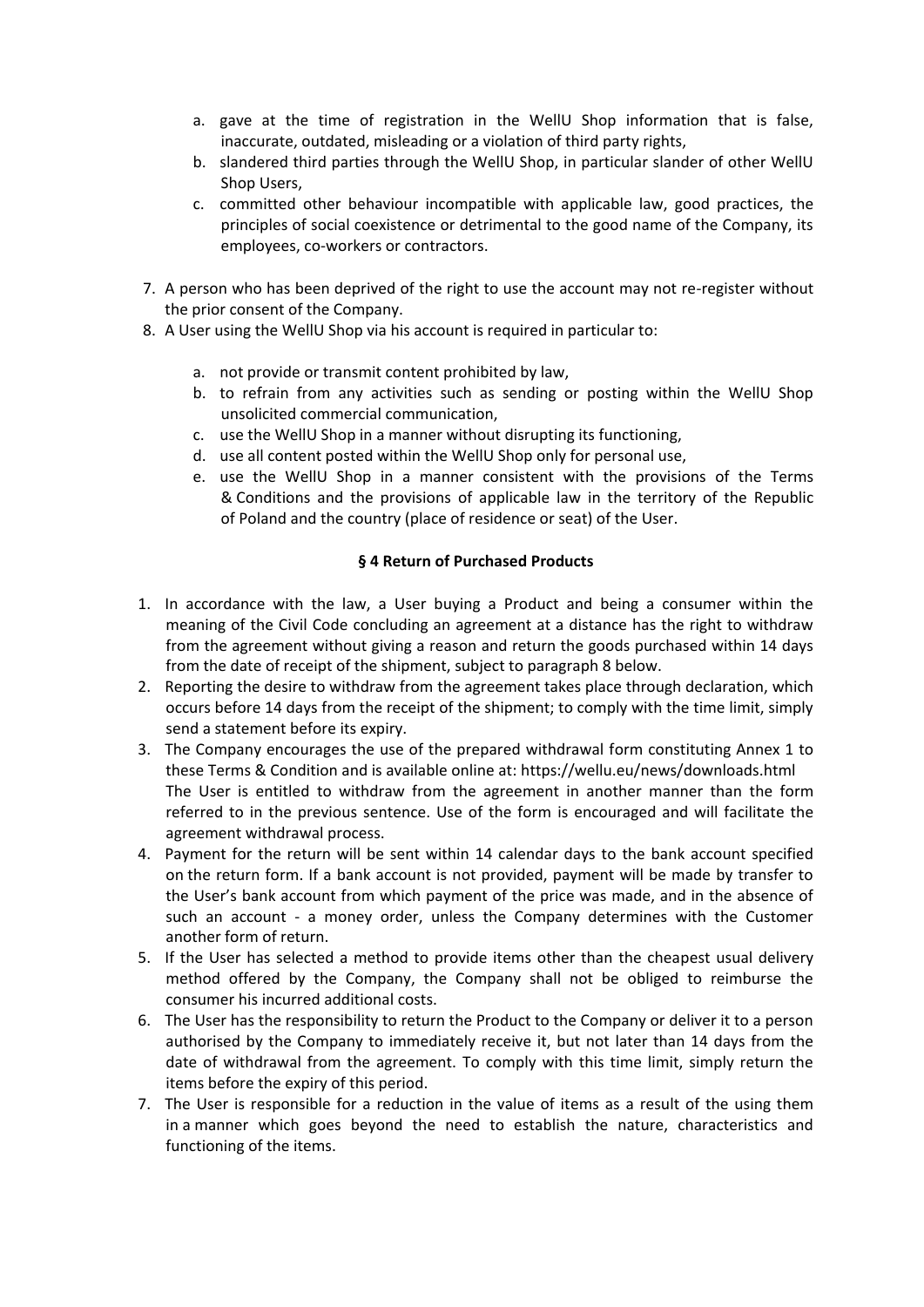- 8. The right of withdrawal from the agreement referred to in this paragraph is not granted to a User who is a consumer within the meaning of the Civil Code in respect of agreements:
	- a. which subject matter is a non-prefabricated item, manufactured according to the specifications of the User or used to meet his individualized needs,
	- b. which subject matter are sound or visual recordings or computer programs delivered in a sealed package, if the packaging has been opened after the delivery,
	- c. for the delivery of newspapers, periodicals and magazines, with the exception of a subscription agreement,
	- d. in other cases provided for by law, if the conditions provided for in the law are met.
- 9. In the situation when a User withdraws from the Product purchase agreement, and a VAT invoice has been issued, a corrective invoice will be issued.

### **§ 5 Claims**

- 1. After receipt of the Product shipment the User should carefully check the package and Product, and immediately inform the Company about any possible defects. If a Product shows signs of damage at receipt, then in the presence of the courier a protocol should be written and return the defective Product to the Company via courier to the Company address or refuse to accept a package that is visibly damaged.
- 2. Filling a claim shall be made:
	- a. Electronically on the e-mail address:
		- for Products sold to a User with a place of delivery in Poland, Germany and the UK: [poland@wellu.eu](mailto:poland@wellu.eu)
		- for Products sold to a User with a place of delivery in the Czech Republic: [czech@wellu.eu](mailto:czech@wellu.eu)
		- for Products sold to a User with a place of delivery in Slovakia: [slovakia@wellu.eu](mailto:slovakia@wellu.eu)
		- for Products sold to a User with a place of delivery in Spain: [spain@wellu.eu](mailto:spain@wellu.eu)
	- b. By post to the Company address, by filling in a form, which specimen is available on the Internet at: <https://wellu.eu/news/downloads/396,file,zgloszenie-reklamacyjne.pdf>
- 3. The subject of the claim is the purchase of a Product from the Company that is not in accordance with the conditions and principles set out in these Terms & Conditions.
- 4. The basis for the claim may only be a Product defect, for which, in accordance with generally applicable provisions of law, the Company is responsible.
- 5. The claim should include an indication by the User and a brief description of the objections.
- 6. If the claim needs to be completed, the Company requests the User to provide details relating to the implemented order and/or to send the claimed Product to the Company address if the assessment of the claim requires it.
- 7. The Company examines the claim within a period of up to 14 days from the date of its receipt.
- 8. In the event of a failure to examine a claim within the above time period, the Company shall inform the User giving the reason for the extension of the deadline and the expected time to respond. The preceding sentence shall not apply to Users who are consumers in the understanding of the civil code.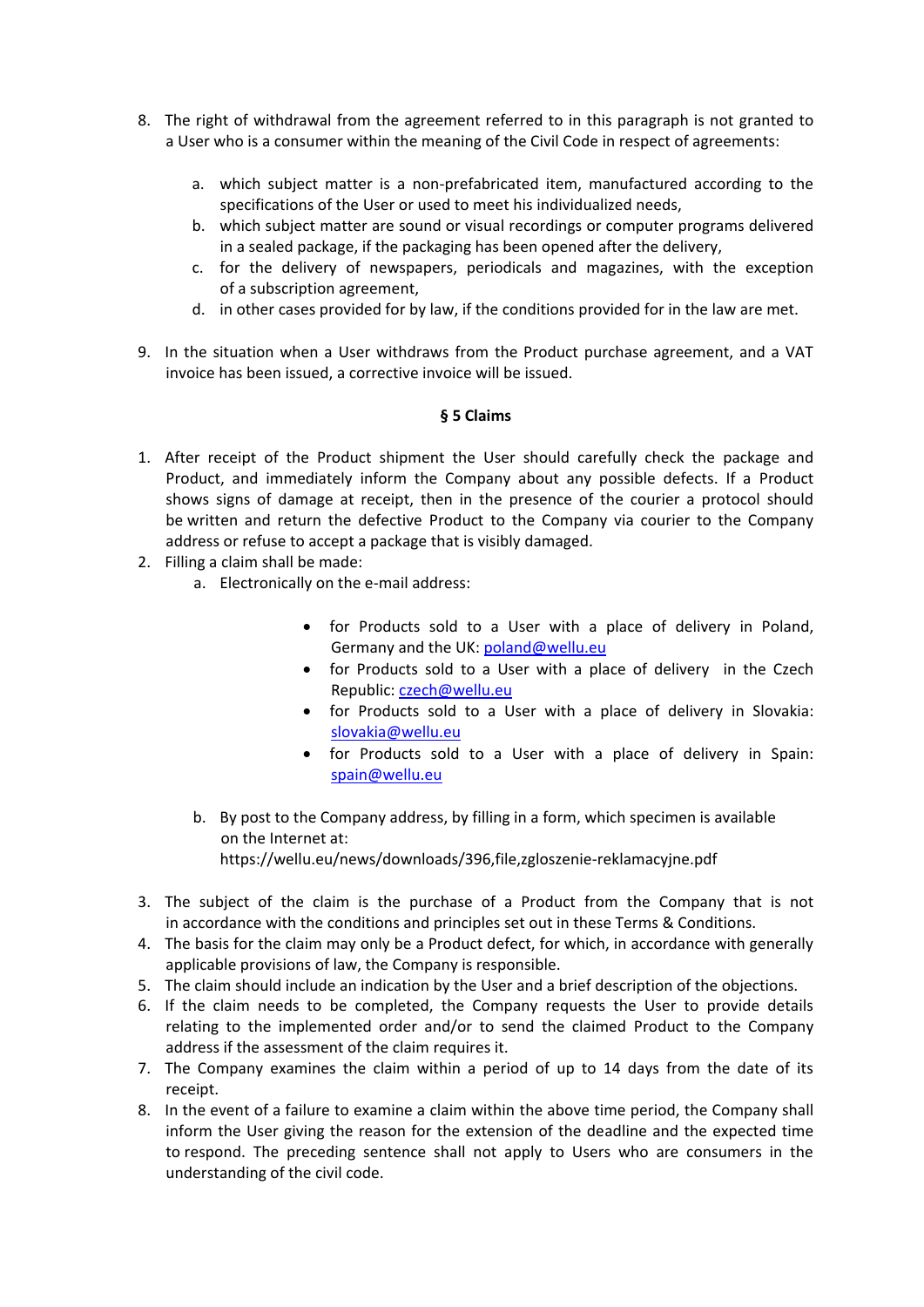9. In the case where, on the basis of the claim, a refund of payment made by the User is required, the Company will refund the account number from which the User made payment or send to another account number indicated by the User. In the case of payments via Electronic Transaction Systems, the refund will be made to the account number indicated by the User.

### **§ 6 Disclaimer**

1. The Company reserves the right to temporarily suspend the distribution of Products in WellU to carry out maintenance work or because of their temporary unavailability. The suspension does not affect orders made prior to the suspension. Users will be notified regarding each case of suspension by an appropriate message on the WellU website.

# **§ 7 Personal Data**

- 1. At the time of purchase or registration in the WellU system, the User's personal information shall be stored in the Company's database of personal information. The data is processed in order to complete the transaction for the purchase of the Product.
- 2. In the process of placing an order or registration, the User may also consent to the processing of personal data for marketing purposes, in particular for special offers and promotions.
- 3. The User may also consent to receiving commercial information on the e-mail address and mobile phone number submitted, in accordance with the Act on the provision of services by electronic means. Consent to receive commercial information may be revoked at any time.
- 4. The Administrator of personal data is the Company within the collection of personal data reported to the Inspector General for Protection of Personal Data.
- 5. The User has the right to access their personal data and the right to request correction and deletion. The User has the possibility to independently correct the data by editing the data in the User profile on WellU.eu
- 6. Personal data shall be processed in accordance with the provisions of the Act of 29 August 1997 on the protection of personal data. Data submission is voluntary.

# **§ 8 Automatic Data Collection**

- 1. The Company indicates that during the course of the visit in the WellU website data is automatically collected concerning this visit, such as the IP address, the domain name, the browser type, the type of operating system, etc. This information is not personal data.
- 2. Data that is collected automatically may be used to analyze the behaviours of Users in WellU or to collect demographic information about Users.
- 3. Cookies are short pieces of information that WellU saves on the hard disk of the User's computer, thanks to which the Company receives information about the User's activity in WellU.
- 4. Cookies do not adversely affect the performance of the computer; they do not destroy, change or damage in any way its contents. Any possible User identification is impersonal this data only concerns the manner and form of using WellU.
- 5. Accepting cookies is not mandatory to use WellU. The User has the right to refuse storing cookies on the computer. Each web browser offers the ability to automatically reject cookies. For example, in the web browser called Internet Explorer in order to refuse saving cookies,